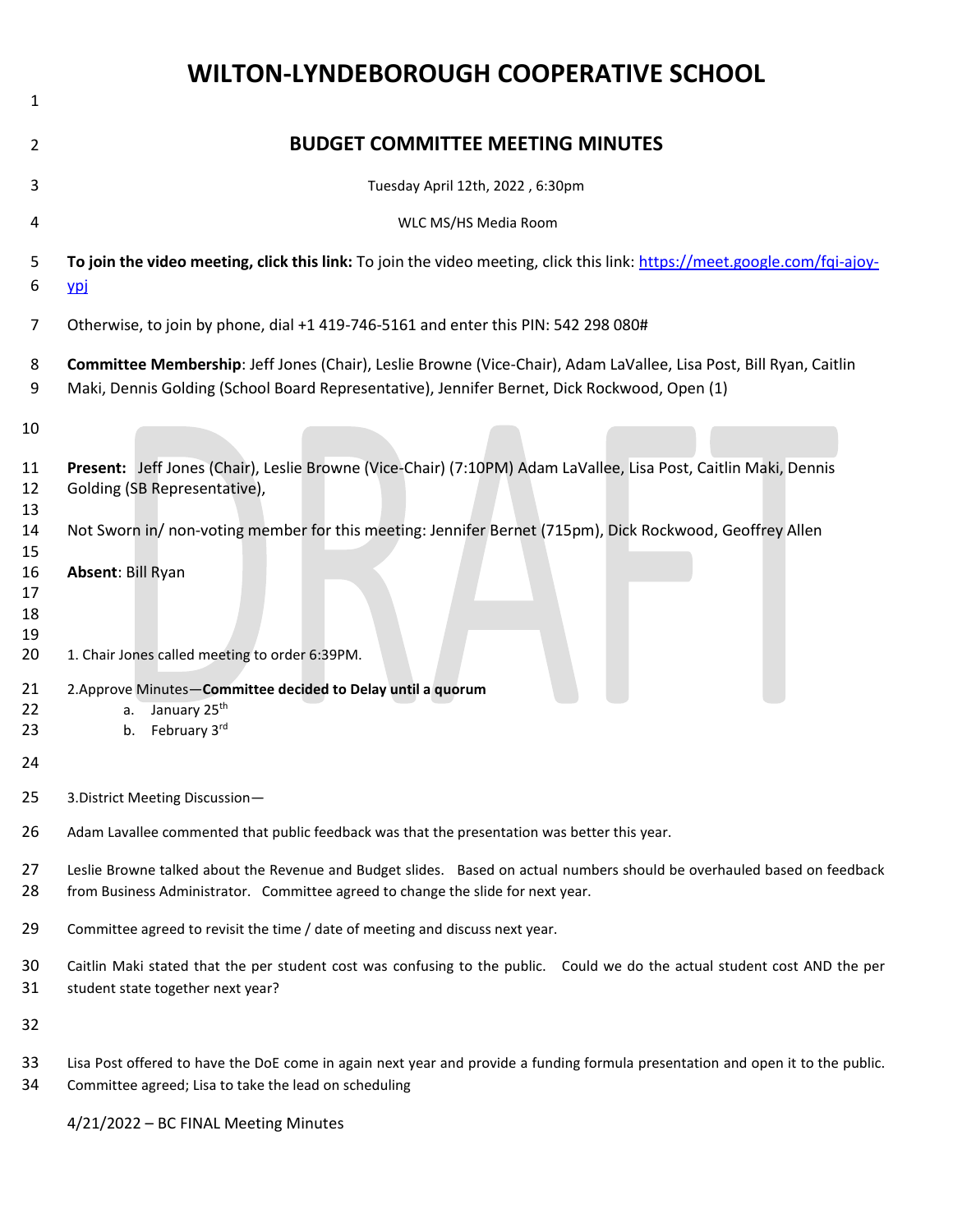## **WILTON-LYNDEBOROUGH COOPERATIVE SCHOOL**

- 
- 4.Open Discussion- Candidates for Open Lyndeborough position
- c. Interview
- d. Q&A
- e. Nomination
- 
- Public Present: Roy Thorkildsen, Geoffrey Allen

Committee discussed the process of appointing a Lyndeborough resident. 2 of 3 Lyndeborough residents on the committee are

- present. Lisa and Adam agreed to proceed with the vote.
- Candidates were asked to discuss how they would contribute to the Committee
- Roy Concerned about academic proficiencies of the students. Concerned about the relationships between the students and teachers generally in school and some of the curriculum being used in the districts.
- Geoffrey Allen- On Lyndeborough Budget committee. Stressed communication and community explanation. Talked about challenges of presenting a budget. Co-president FRES PTO.

 Lisa Post asked Geoff if being on both budget committees would help to be a bridge back to the Lyndeborough budget. Committee thought a joint informational session run by the School Budget Committee should be considered.

- Lisa Post made a motion to vote on representative, seconded by Adam.
- Lisa and Adam both voted for Geoffrey. Geoffrey Allen accepted the position.
- 
- 
- 5. Election of Positions
- a. Chair
- Leslie Browne nominated Jeff Jones. Adam second. No other nominations. All voted Aye
- b. Vice Chair Adam Lavallee nominated Leslie Browne, Caitlin Maki Second . No other nominations. All voted aye c. Secretary- Committee agreed to delay vote. Later in the meeting, Caitlin Maki volunteered. Lisa Post nominated , Adam Lavallee seconded. All voted aye
- 6. Committee Updates (new nominations for '22-23)
- a. Facilities-- Lisa Post, Bill Ryan
- b. Strategic Planning- Leslie Browne, Jennifer Bernet
- c. Technology- Jeff Jones
- d. Finance-Adam Lavallee
- e. School Board Liaison- Caitlin Maki, Adam Lavallee
- 
- 7. YTD Financials- none, follow up with YTD financials .
- 8. Public Comment Geoffrey Allen thanked the committee
- 70 9. Schedule Next Meeting May 3<sup>rd</sup>, 630
- 10. Adjourn Adam Lavallee made motion, Lisa Post seconded . All AYE. Meeting adjouned at 8:02PM

4/21/2022 – BC FINAL Meeting Minutes